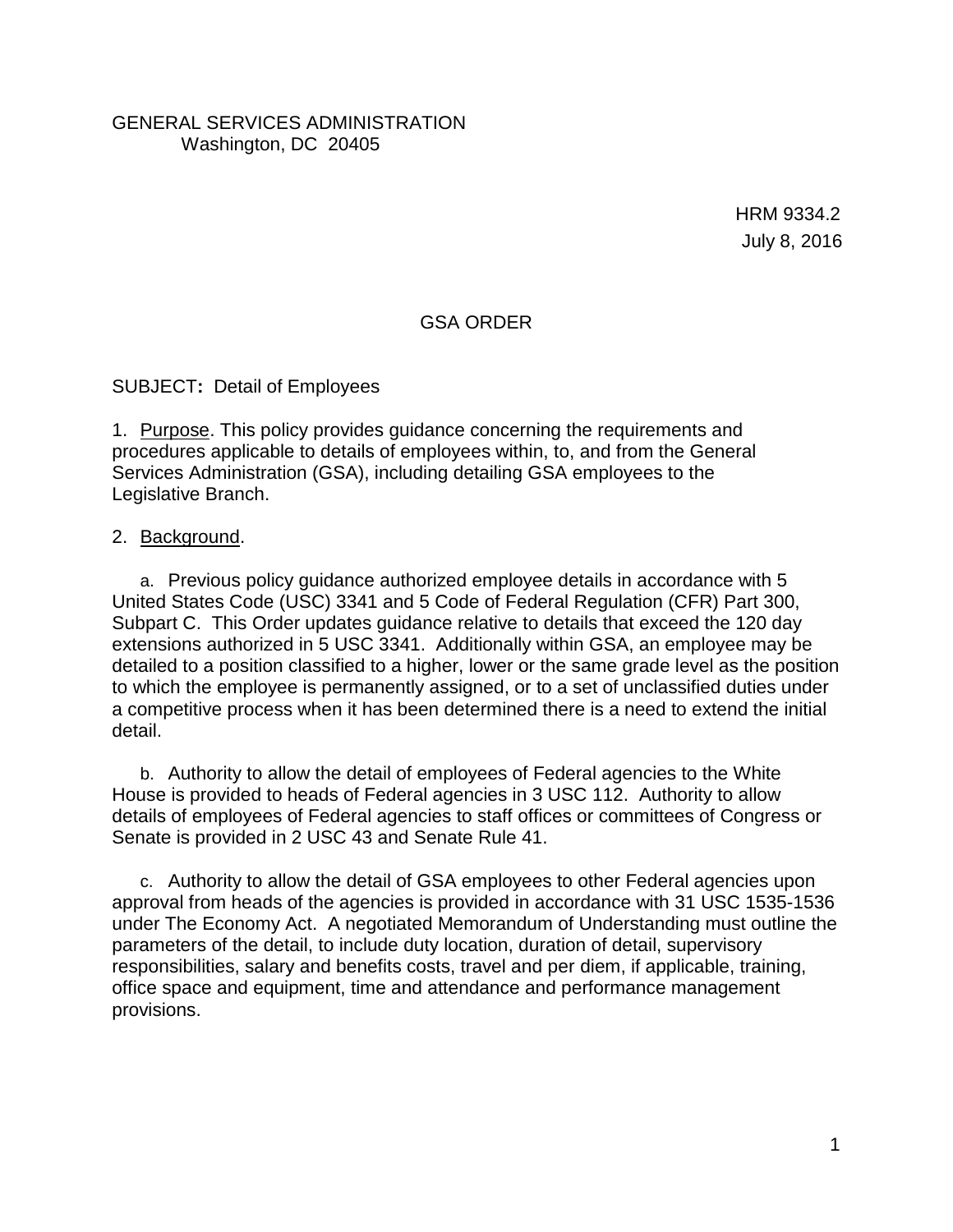#### 3. Scope and applicability.

a. The provisions of this policy apply to organizations and employees of GSA in both the competitive and excepted services. In limited circumstances where employees are under an memorandum of agreement (MOA), memorandum of understanding (MOU), or Inter-Agency agreement (IAA) the length of detail is determined by the dates within the prescribed agreement.

b. With respect to details to the Legislative Branch, this policy applies to organizations and employees in the Washington, DC metropolitan area. Only full-time GSA employees at the GS-14 level or above are eligible for nomination as a detailee to the Legislative Branch.

c. The provisions of paragraphs 3.b. may be waived in special circumstances determined by Office of Congressional and Intergovernmental Affairs (OCIA) to meet the needs of the congressional office.

d. The Office of Inspector General (OIG) has independent personnel authority. See Section 6 of the Inspector General Act of 1978, (5 USC App. 3), as amended (Inspector General is authorized "to select, appoint, and employ, such officers and employees as may be necessary for carrying out the functions, powers, and duties of Office of Inspector General") and GSA Order ADM P 5450.39D GSA Delegations of Authority Manual (Delegations Manual), Chapter 2, Part 1 (The Inspector General has independent authority to formulate policies and make determinations concerning human capital issues within the [OIG] and GSA determinations/delegations do not limit that authority). Similarly, GSA specifically recognizes that the Inspector General has independent authority to formulate policies and make determinations concerning training, employee development, and career management.

4. Cancellation. HRM P 9334.1 Detail of Employees, March 13, 2014.

5. Nature of revision. The provisions of this policy update the length of details outside and within the agency. It also provides guidance on processing extensions of details past 120 days.

6. Implementation under this issuance must be carried out in accordance with applicable laws, regulations, and bargaining agreements.

7. Signature.

/S/ ANTONIA T. HARRIS Chief Human Capital Officer Office of Human Resources Management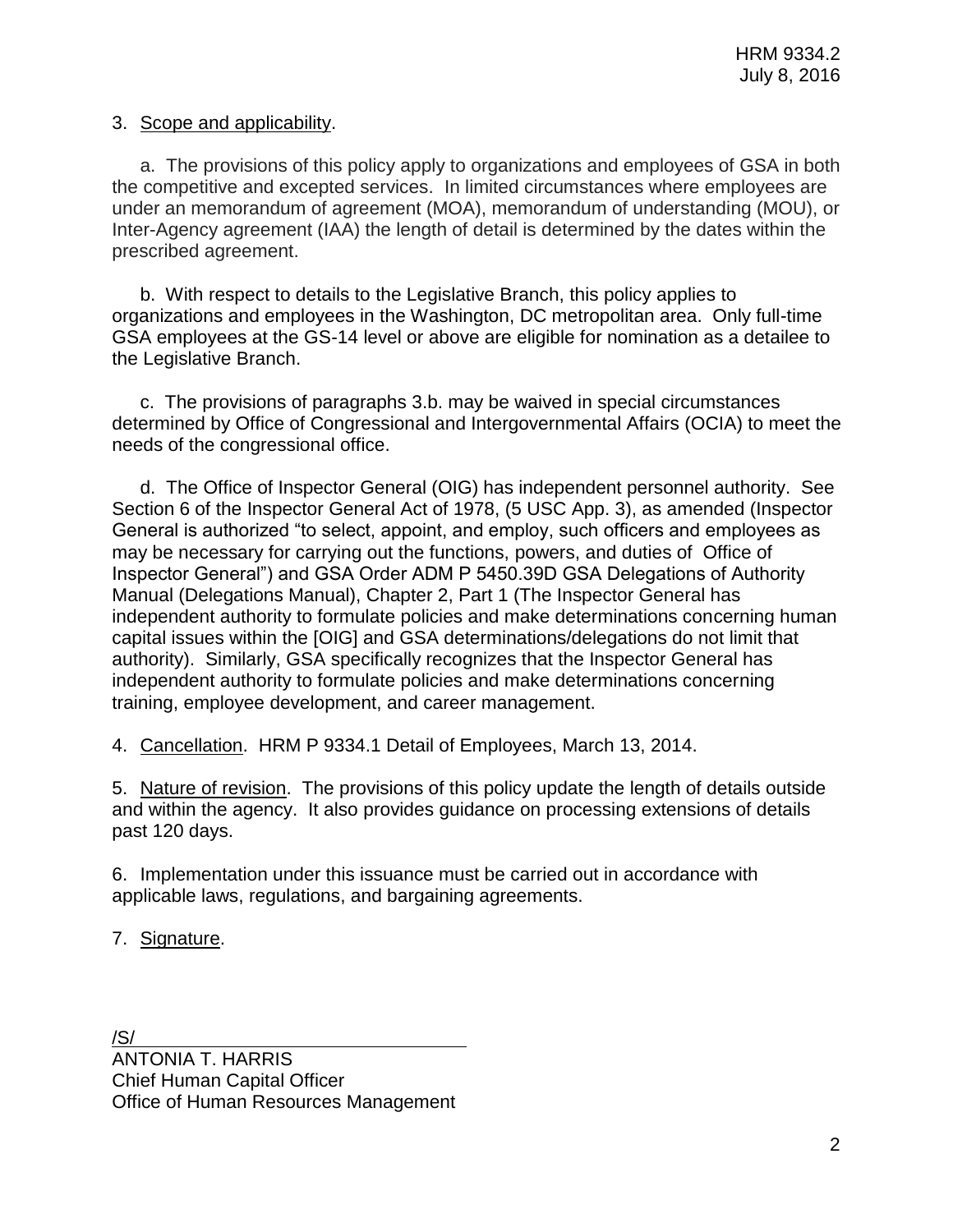# **HRM 9334.2 Detail of Employees Table of Contents**

| <b>SECTION</b><br><b>PAGE</b>                                                      |                                                                                 |
|------------------------------------------------------------------------------------|---------------------------------------------------------------------------------|
| 1.                                                                                 |                                                                                 |
| 2.                                                                                 |                                                                                 |
| 3.                                                                                 |                                                                                 |
| 4.                                                                                 |                                                                                 |
| 5.                                                                                 |                                                                                 |
| 6.                                                                                 | Details of Employees Within, To and From GSA – General Responsibilities4        |
| 7.                                                                                 | Details of Employees to the Legislative Branch - Roles and Responsibilities5    |
| 8.                                                                                 | Policies and Procedures for Details and Extension of Details to the Legislative |
| 9.                                                                                 |                                                                                 |
| Appendixes:                                                                        |                                                                                 |
| Appendix A. Sample/Template: Unclassified Duties of GSA Detailee                   |                                                                                 |
| Appendix B. Sample: Supervisor's Consent Form for Employee Participation in Detail |                                                                                 |
| Appendix C. Sample: Approval of Request for Detail to Congressional Committee or   |                                                                                 |
|                                                                                    |                                                                                 |
|                                                                                    | Appendix E. Sample: Notice of Congressional Detail Opportunity E-1              |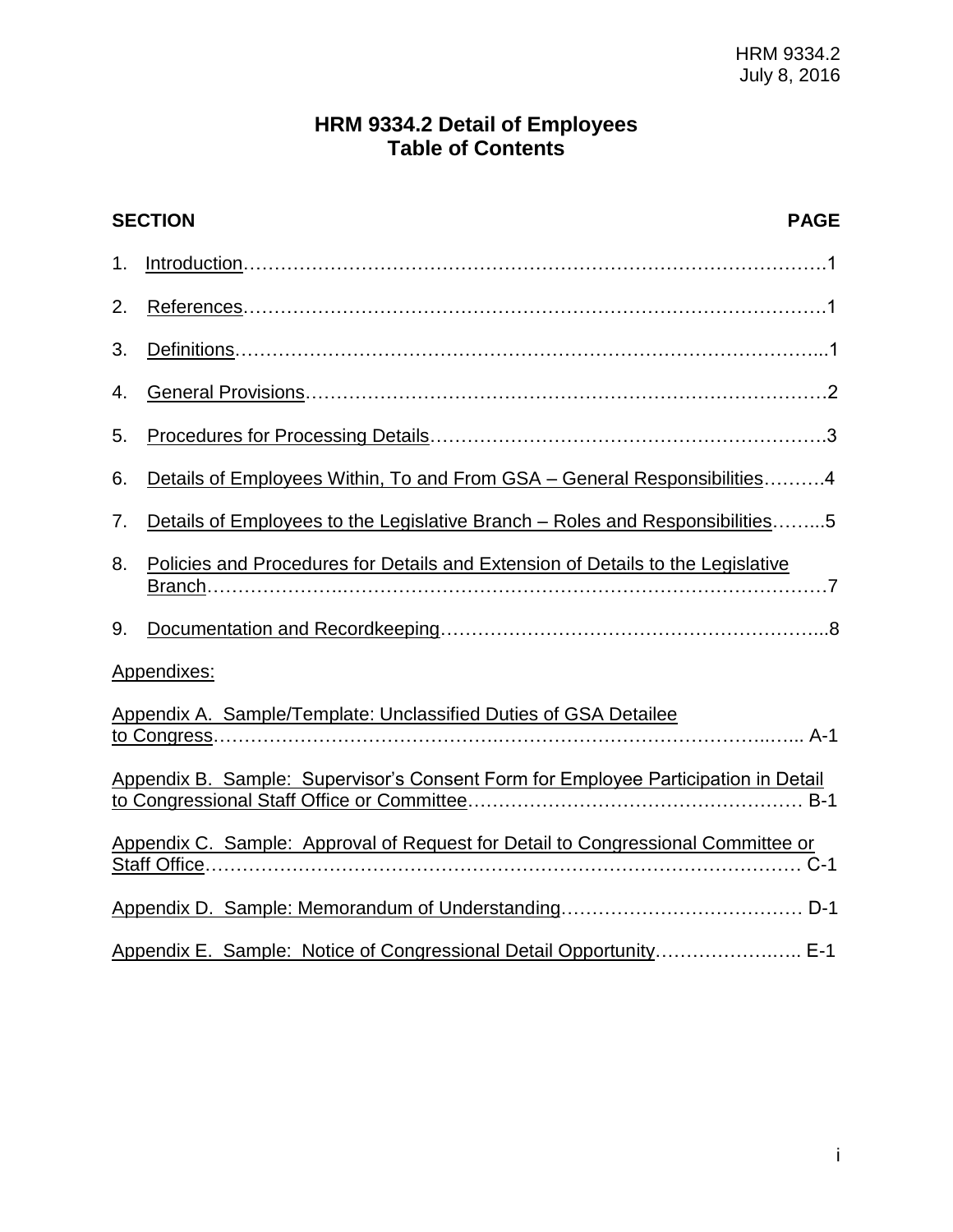1. Introduction.This policy provides guidance for GSA employee details within the agency, to and from other Federal agencies, and to the Legislative Branch of the Federal Government. Details are an effective method of dealing with short-term staffing requirements and improving employee utilization. Details within GSA can be used when workforce needs cannot be otherwise met, but should be limited to the shortest possible duration. Detail assignments can also be used as a vehicle for internal and external employee developmental programs and rotations.

# 2. References.

- a. Title 2, United States Code (USC), Chapter 4301
- b. Title 3, USC, Chapter 2, Paragraph 112
- c. Title 5, USC, Chapter 33, Section 3341
- d. Title 31, USC, Chapter 15, Section 1535-1536
- e. Senate Office of Public Records, Rule 41
- f. Title 5, Code of Federal Regulations (CFR), Part 300, Subpart C
- g. ADM P 9732.1D, Suitability and Personnel Security

### 3. Definitions**.**

a. Congressional Committee. A permanent (i.e., standing) or special committee or subcommittee of the U.S. House of Representatives or of the U.S. Senate. Conference and joint committees of both Houses are included in this definition.

# b. Detail.

(1) The temporary assignment of an employee to another position, within or outside GSA, for a specified time period. The expectation is that the employee will return to their official position of record upon expiration of the detail. For purposes of pay and benefits, the employee continues to encumber the position from which detailed. Employees do not have to meet the qualification requirements for the position to which detailed, except for any minimum educational, licensure and certification requirements, and must be reasonably expected to be able to perform the duties of the position. Employees must meet applicable security clearance requirements; refer to ADM P 9732.1D, Suitability and Personnel Security, Chapter 4, Paragraph 5, - Temporary assignments.

(2) As pertains to details to the Legislative Branch, a detail is the temporary assignment of a GSA employee to a congressional committee or Staff Office with the written authorization of the full Committee Chairman or Congressional Official and the Administrator, GSA.

c. Detail supervisor. The designated official at the gaining organization who will be directly responsible for the day-to-day supervision of an employee while that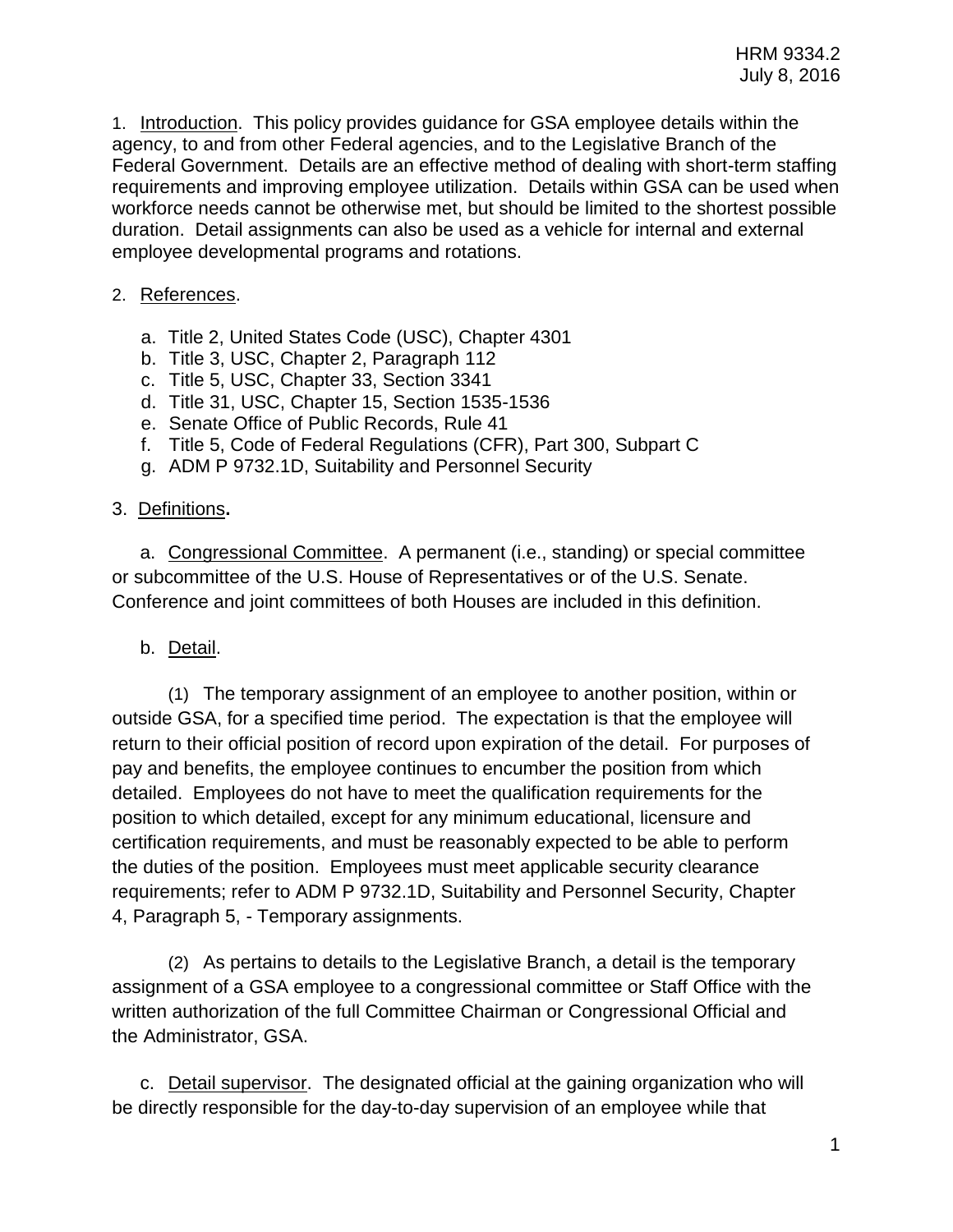employee is on detail. For employees detailed to the Legislative Branch, the detail supervisor may be referred to as Committee Supervisor or Congressional Supervisor.

d. Memorandum of Understanding (MOU). Written agreement that provides a record of the roles, responsibilities and obligations assumed by all parties to the agreement - the losing and gaining organizations. A MOU is required for the detail of a GSA employee to another Federal department or agency, and for the detail of an employee of another Federal department or agency to GSA.

e. Non-reimbursable detail. A detail of an employee in which the GSA employee's pay and allowances, and the costs of benefits are paid from GSA appropriations, without reimbursement by the agency, organization or congressional committee to which the GSA employee is detailed.

f. Reimbursable detail. A detail arrangement whereby salary, allowances, travel and transportation expenses, or the costs of benefits are paid by on a reimbursable basis from the appropriation of the gaining department or agency to which the employee is detailed.

g. Supervisor of record. The official who plans, assigns, directs, oversees and reviews the work of subordinate employees in the organizational unit to which they are officially assigned; and who continues to be responsible for all personnel actions affecting employee detailed from that organization, including the annual performance rating should be at least the same grade level or higher.

h. Unclassified duties. A set of duties and responsibilities that have not been officially classified, i.e., assigned a title, series, and grade level. A short statement of duties and responsibilities must accompany the request for detail of an employee if a job description is not available. The statement may be attached to or annotated on the Request for Personnel Action (SF-52).

# 4**.** General provisions.

a. Appropriate uses of details include: to address short-term emergency needs, accommodate abnormal workload, to fill positions pending reduction-in-force assignment determinations or pending the classification of positions preceding a reorganization, to perform required functions pending appointment of a new hire (e.g., awaiting security clearance), and for cross-training purposes in an informal or formal program.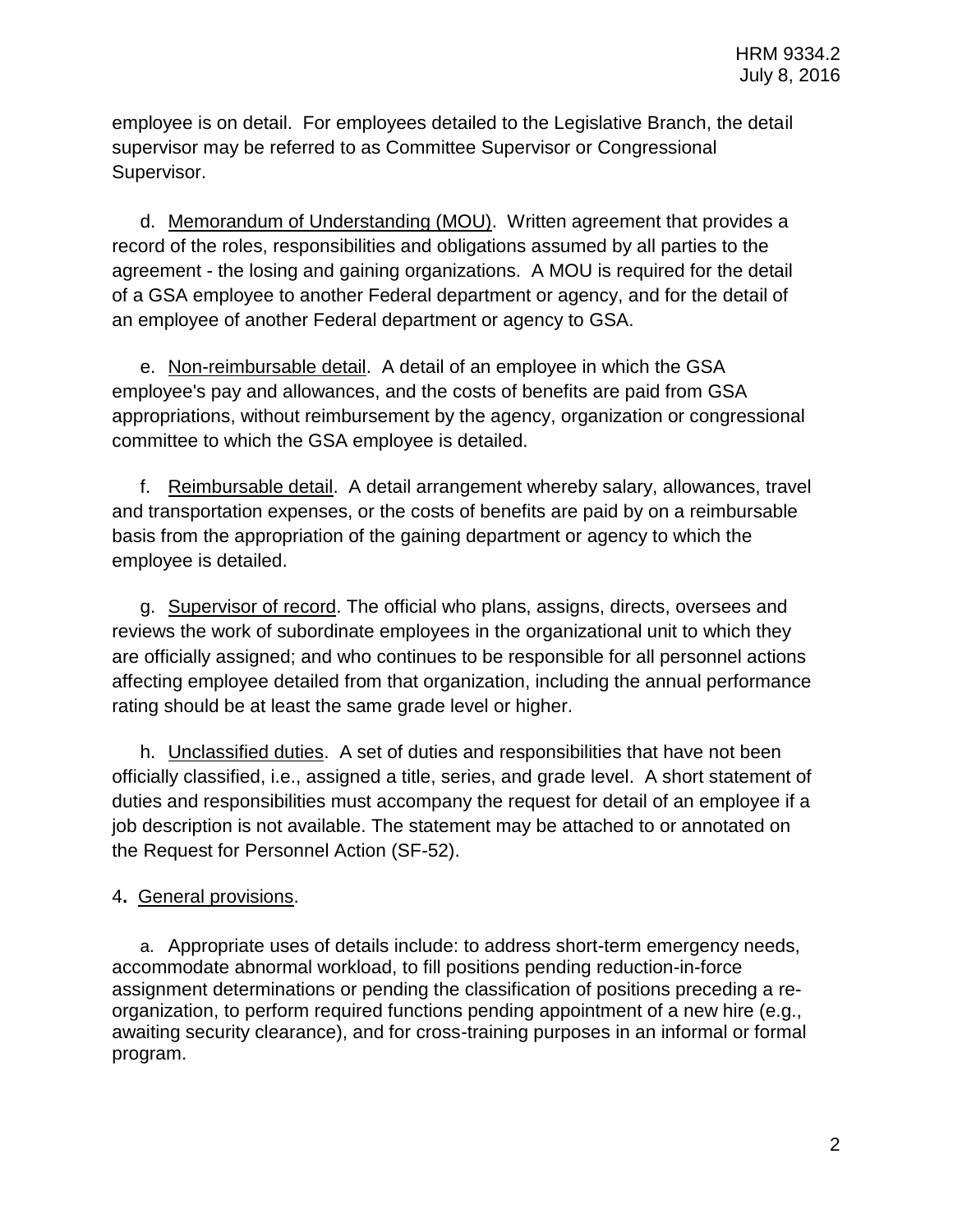b. In accordance with 5 United States Code (USC) Section 3341, details are processed in increments of 120 days or less. Details beyond 30 days must be reported to the Office of Human Resources (OHRM). For those details that are covered by a MOA/MOU or IAA, the request for personnel action (RPA) will be processed with the dates for the detail as outlined in the agreement.

c. Authority to approve a detail or the extension of a detail within GSA, for a total time of up to 240 days, has been delegated to the Heads of Services and Staff Offices (Delegations of Authority Manual dated November 16, 2011).

d. Details at the same grade level or higher that exceed the time limitation in paragraph 4(c) must be made under a competitive process.

e. Agreements that have been negotiated with another Federal agency for detail of GSA employees for services is in accordance with 31 USC Sections 1535-1536. A waiver will be requested by the losing organization through the servicing HR office or Staff Office to OHRM for approval.

f. All details and/or temporary promotions of bargaining unit employees will be made in accordance with the terms of the negotiated contracts. Refer to the National Agreements for additional considerations when detailing covered employees to higher-graded positions.

g. An employee in the competitive service may not be detailed until after 90 day have elapsed from the date of the employee's most recent competitive appointment (e.g., selection/appointment from a Delegated Examining or OPM certificate of eligibles, or based on appointment under a Direct Hire Authority).

h. An employee serving under an excepted appointment may not be detailed to a position in the competitive service except as allowed under 5 Code of Federal Regulations (CFR) Part 300, Subpart C, for the detail of excepted service employees to the competitive service.

5. Procedures for processing details.All details will be documented with a Notification of Personnel Action (SF-50), regardless of the expected length of the detail, including details between organizations within GSA, and whether the detail is reimbursable or non-reimbursable. All Requests for Personnel Action (RPA/SF-52) for details will include the following information:

a. Position to which detailed or list of unclassified set of duties. If the detail is not to a classified position, the request will include a description of the actual assigned duties the employee will be expected to perform while on detail and vetted through the National Classification Center. The list of duties should be annotated on or attached to the RPA/SF-52;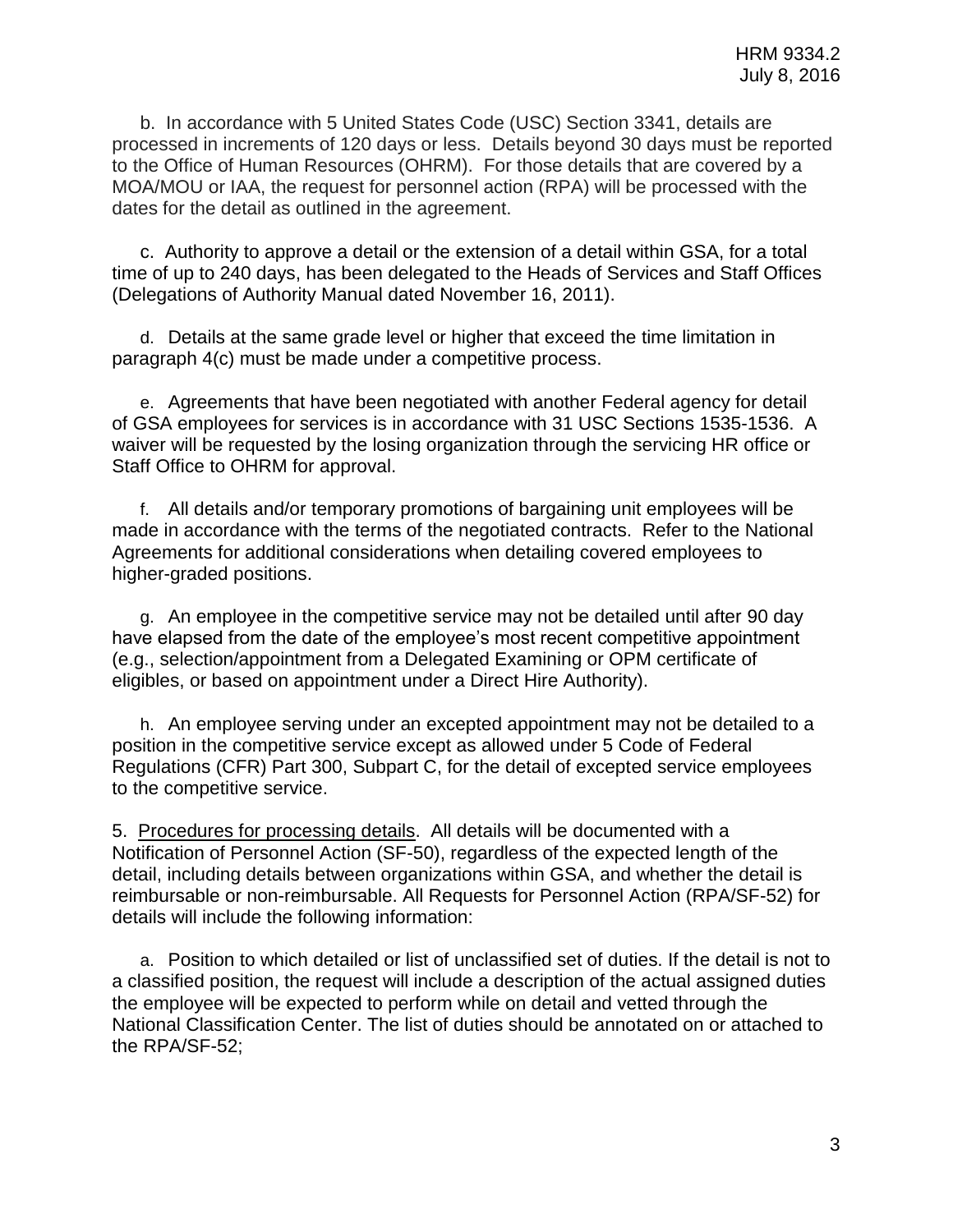b. Reason and purpose for the detail should be annotated in RPA/SF-52, Part D and through use of an agency-specific remark (first character "Y" or "Z"). For interagency details under special circumstances provided in paragraph 1.c., a brief narrative remark will be included citing the legal or regulatory authority.

c. Annotated on RPA/SF-52, Part D ("Remarks by the Requesting Office") to indicate if the detail is reimbursable or non-reimbursable and the name of the individual who will be responsible for providing the time and attendance information to the employee's supervisor of record.

d. All details of GSA employees to other Federal agencies or departments should be reimbursable. Details within GSA may be reimbursable or nonreimbursable.

6.Details of employees within, to and from GSA – general responsibilities.

a. The supervisor of record is responsible for:

(1) The timely submission of requests to initiate, extend or terminate details in accordance with time frames established for processing personnel actions;

(2) Obtaining all necessary concurrences from officials in the gaining and losing organization, within or outside GSA, and any higher-level approvals that may be required before submitting the request to the servicing Human Resources office;

(3) Preparing the MOU when the detail involves another Federal agency, and obtaining required signatures; and

(4) Acquiring input on employee performance from the detail supervisor.

b. The servicing HR offices will provide advice on the appropriate use of details and are responsible for forwarding all completed and approved requests to the Consolidated Processing Center (CPC).

c. The CPC is responsible for processing the Request for Personnel Action requesting the detail and generating the Notification of Personnel Action.

d. The Detail supervisor is responsible for providing input on a detailed employee's performance to the supervisor of record for use in the annual performance appraisal.

7. Details of employees to the Legislative Branch – roles and responsibilities.This section outlines the specific requirements for requesting and processing details to the Legislative Branch. These details are initiated when a request, for example, from a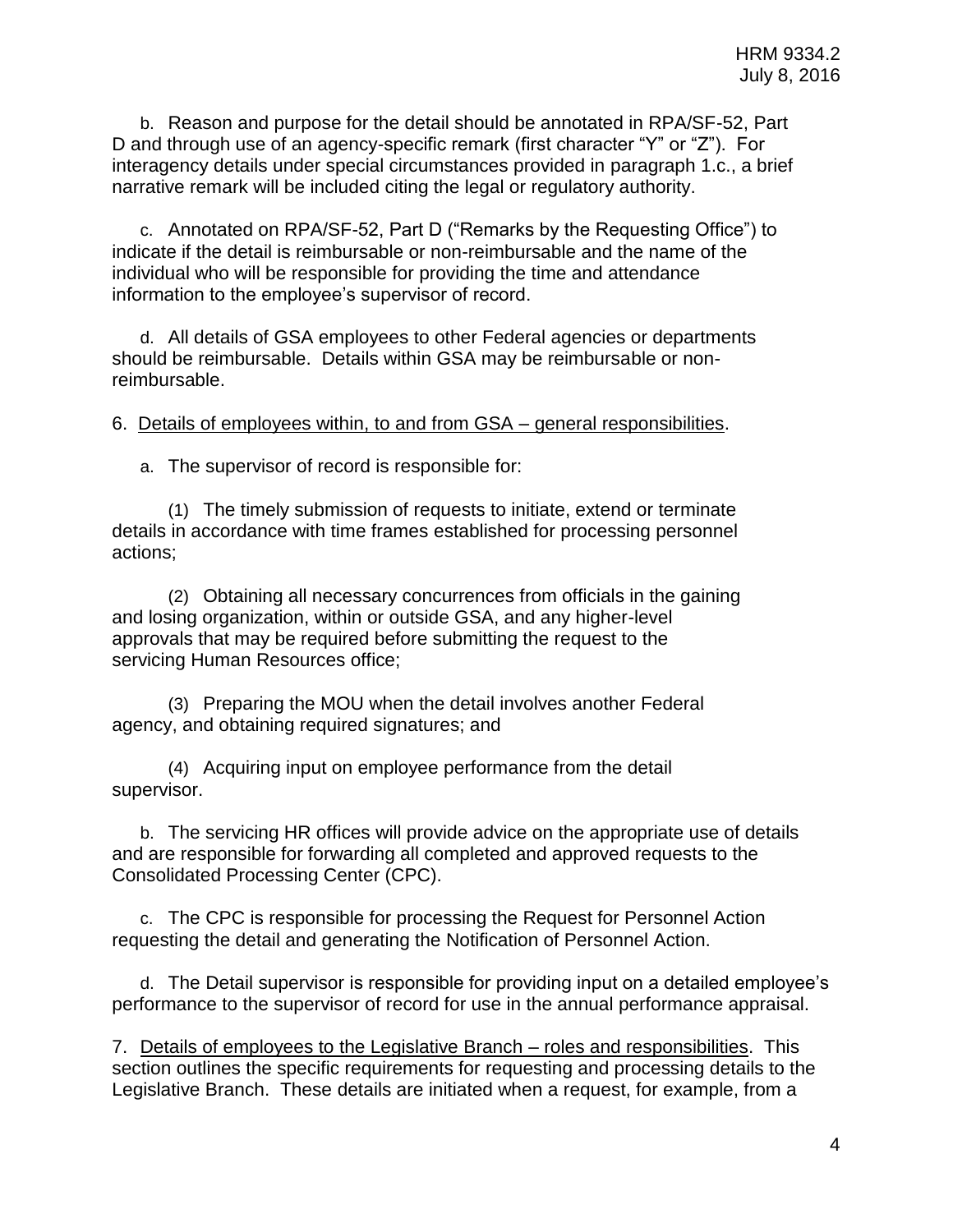Congressional Committee or staff office, is submitted to GSA. The procedures for acting on the request are outlined in the roles and responsibilities defined below.

a. Administrator. Approves or denies initial requests for details received from the Legislative Branch (i.e., Congressional Committees or Staff Offices). Final authority for selection of detailees to the Legislative Branch is retained by the Administrator.

### b. Office of Congressional and Intergovernmental Affairs (OCIA).

(1) Reviews all requests for details received from the Legislative Branch, and submits to the Administrator for approval. Any requests received by other offices will be forwarded to the OCIA for coordination and control.

(2) Submits all approved requests for detail of GSA employees to Congressional committees or Staff Offices to the Office of Human Resources Management (OHRM). The request must include the name of the Congressional committee, the Committee Chairperson and point-of-contact for administrative matters, the purpose for the detail, a description of duties to be performed while on detail (see Appendix A), the level of expertise required (i.e., desired equivalent GS grade level[s] that candidate must hold) and whether the detail will be reimbursable or non-reimbursable.

(3) Coordinates briefings by the Office of General Counsel to detailees on their responsibilities under the Hatch Act and ethics rules and regulations.

c. Office of General Counsel (OGC).

(1) Ensures detailees are briefed on their responsibilities under the Hatch Act and all other ethics rules and regulations.

(2) Maintains records of conducted briefings.

(3) Reviews MOUs and detail actions for legal sufficiency.

d. Heads of Services and Staff Offices (HSSOs). Review and approve or disapprove requests for details to the Legislative Branch from employees within their organizations for submission to the Administrator for a final selection decision. Requests receiving final approval from the Administrator will be forwarded to the servicing HR office for processing. Requests that are not approved will be returned to the originator through the supervisor.

e. Supervisor of record.

(1) Reviews and provides the first level approval or disapproves requests for detail for their employees.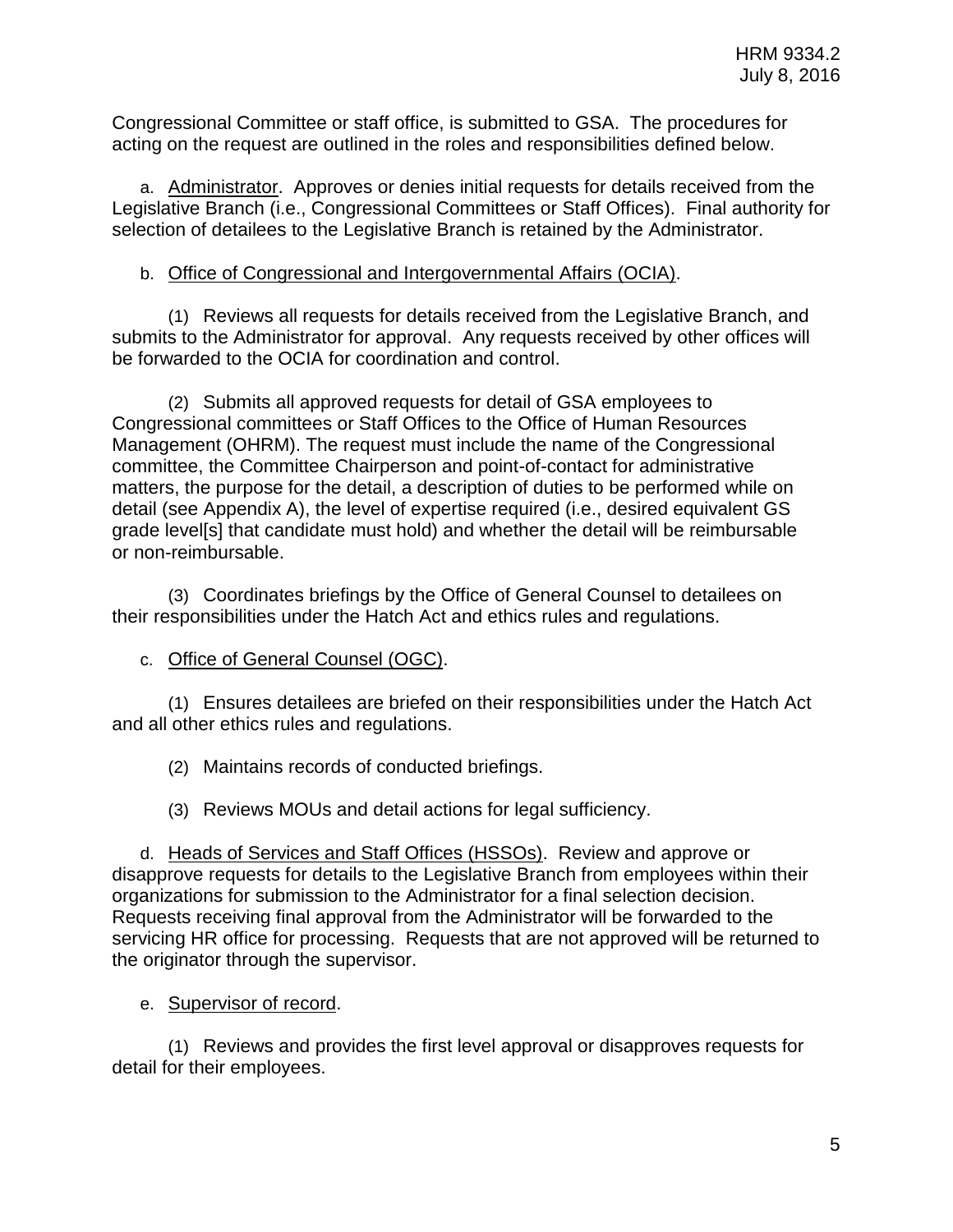(2) Drafts, upon approval, the supervisor's consent form (see Appendix B) and approval letter (see Appendix C) and forwards the request through the appropriate supervisory chain to the HSSO for concurrence. Requests that do not receive the approval of the supervisor of record will be returned to the originator.

(3) Prepares, upon approval, a Request for Personnel Action and memorandum of understanding (MOU) between the Congressional Committee/Chairperson and GSA (see Appendix D) as documentation of the detail to be maintained in the employee's Official Personnel Folder (OPF) with supporting documentation.

### f. Employees.

(1) Submit requests for consideration to be detailed to their supervisor.

(2) Obtain supervisory approval prior to applying for a Congressional detail opportunity.

(3) Submit application materials, in accordance with instructions provided in the notice of detail opportunity for detail assignments in which they are interested.

#### g. Office of Human Resources Management (OHRM).

(1) Processes all requests for details of GSA employees to Congressional committees or Staff Offices.

(2) Posts, upon the Administrator's approval, the detail opportunity (see Appendix D) on GSA's websites (GSA InSite and GSA.gov; *in GSA Today;* via email to all eligible employees); or solicits nominations from appropriate Service or Staff Office.

(3) Prepares lists of candidates and assembles applicant materials.

(4) Submits applicant materials for consideration and decision by the Administrator through the OCIA.

(5) Ensures documentation is filed in the official personnel folder of employees selected for detail.

<span id="page-8-0"></span>8. Policies and procedures for details and extensions of details to the Legislative Branch.

a. It is the policy of GSA to cooperate as fully as practicable in detailing employees to Congressional committees for temporary assistance, upon receipt of an authorized request.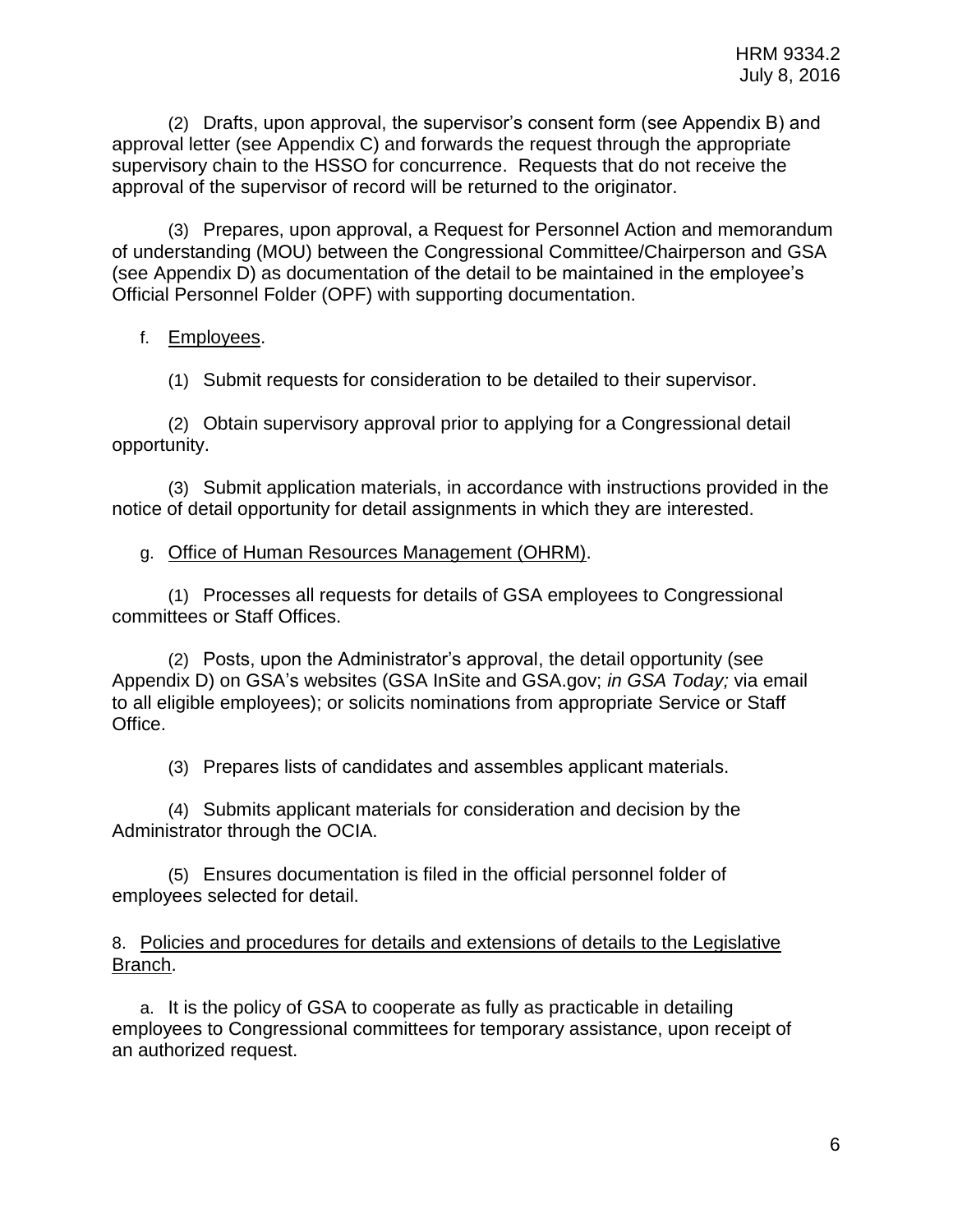b. Details to the Legislative Branch will be to unclassified duties or to the same or lower grade of the employee selected.

c. Details must be made on a reimbursable basis via the authority of the Economy Act, 31 USC Section 1535, unless the work supports GSA in accomplishing the mission for which its appropriations are made.

d. All requests for details to the Legislative Branch must be reviewed by and have the concurrence of the appropriate officials identified in Paragraph 7. Details of Employees to the Legislative Branch - Roles and Responsibilities.

e. Requests for extensions to details to the Legislative Branch must be supported by sufficient justification to continue the detail and will be subject to the same review and approval process as initial requests.

f. Details to the Legislative Branch will be limited to an initial period of 120 days, and may be extended to one year, with appropriate justification and approval, for one additional year.

g. While on a detail to the Legislative Branch, the GSA employee remains assigned to his or her permanent position of record with GSA. Any action to replace the permanent/detailed employee during the detail assignment will be on a temporary basis.

h. Documenting the detail.

(1) While on detail, the GSA employee continues to occupy his or her position of record whether the detail is reimbursable or non-reimbursable.

(2) The detailed employee's supervisor will submit a Request for Personnel Action to the Central Processing Center following proper procedures for processing personnel actions.

(3) Each participant (employee and supervisor) in the agreement will be provided a copy of the signed MOU. The GSA supervisor will maintain the agency's official copy of the MOU.

9. Documentation and recordkeeping. The records and documentation for details will be maintained in accordance with the Guide to Processing Personnel Actions and the Guide to Personnel Recordkeeping. These records must include the documentation listed in the Order and will be made available for review upon request by OPM or authorized GSA agency officials (e.g., as part of HR Office and program reviews) or to be provided in response to special requests from OPM or other oversight agency (OIG, GAO).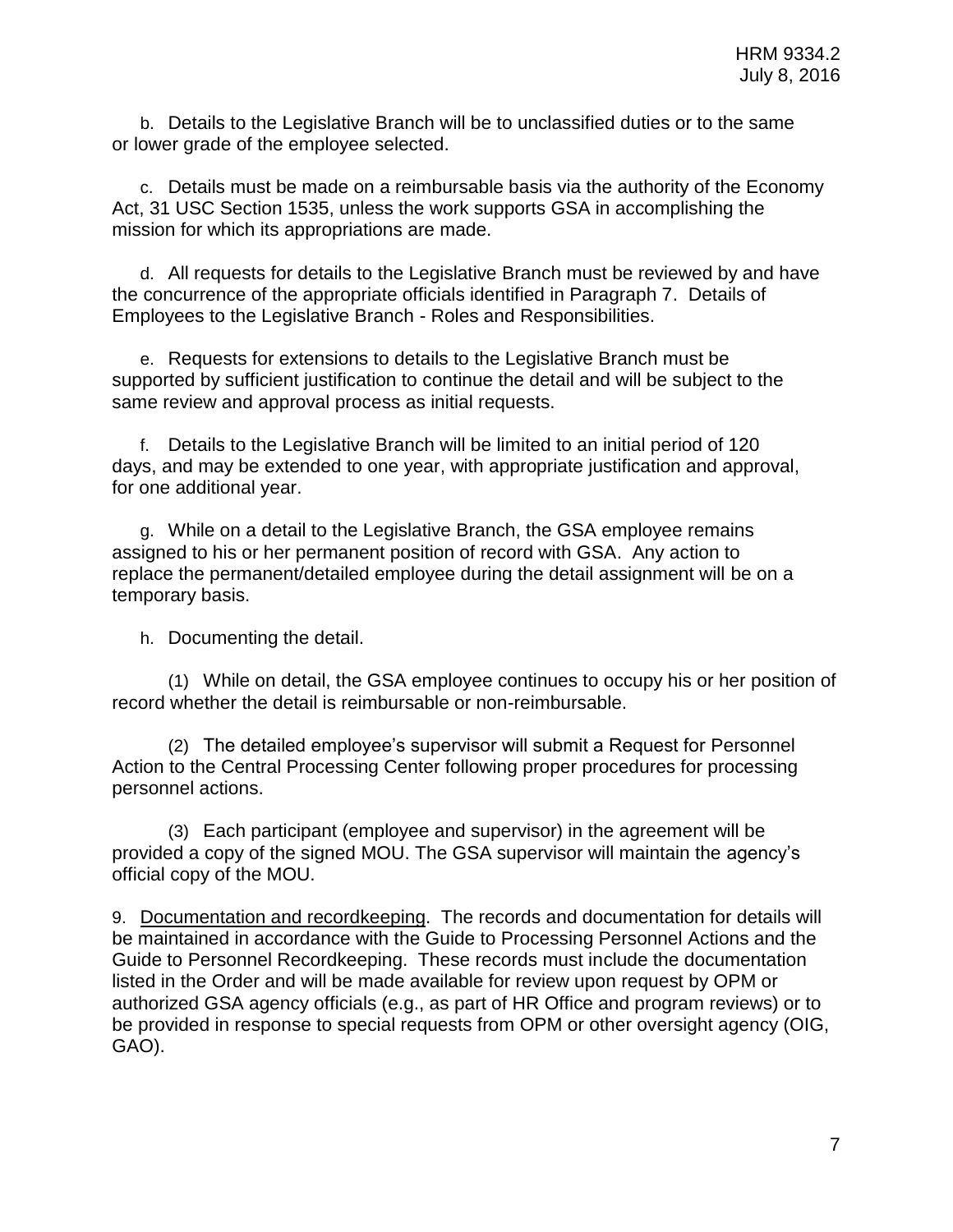# **Appendix A: Sample/Template: Unclassified Duties of GSA Detailee to Congress**

The detailee would serve on the minority staff of the Senate Committee on

The duties include:

\_\_\_\_\_\_\_\_\_\_\_\_\_\_.

1. Advising and making recommendations to the Ranking Member (Name State/District) on policy matters related to (e.g., acquisition/contracting). This involves writing briefs/memos on various issues that come to the Committee's attention. For example, if an (agency) had a contract integrity issue with a solicitation, the detailee is expected to write a quick memorandum summarizing the problem; prepare a letter to Secretary; coordinate with Senator's staff for co-signing of the letter; obtain and review additional information from (agency); meet with (agency) officials; write a supplemental memo; and prepare a follow-up letter to (agency) requesting specific actions.

2. Formulating legislative initiatives. This involves reviewing various bills in the House and Senate that deal with (e.g., acquisition) and drafting or revising new and existing legislation. Typically related bills get referred to the Committee. The detailee is expected to coordinate with other interested members' staff; various interest groups; and with the House Committee on Government Oversight to improve, work out the differences; and move the bills. The detailee is expected to write status memos and seek frequent directions from the Senator on each piece of legislation.

3. Preparing for hearings, etc. At times, a significant issue arises that require public hearing. To prepare for hearings, the detailee is expected to meet with various parties involved and obtain detailed information; select and prepare witness for testimony and questions/answers; prepare floor statement for the Senator to read and questions to ask.

4. Providing technical assistance to other staff on acquisition matters. There are only a few staff members who are familiar with the Federal Acquisition Regulation and the acquisition process. The detailee is expected to conduct necessary research and provide expert advice on the subject matter.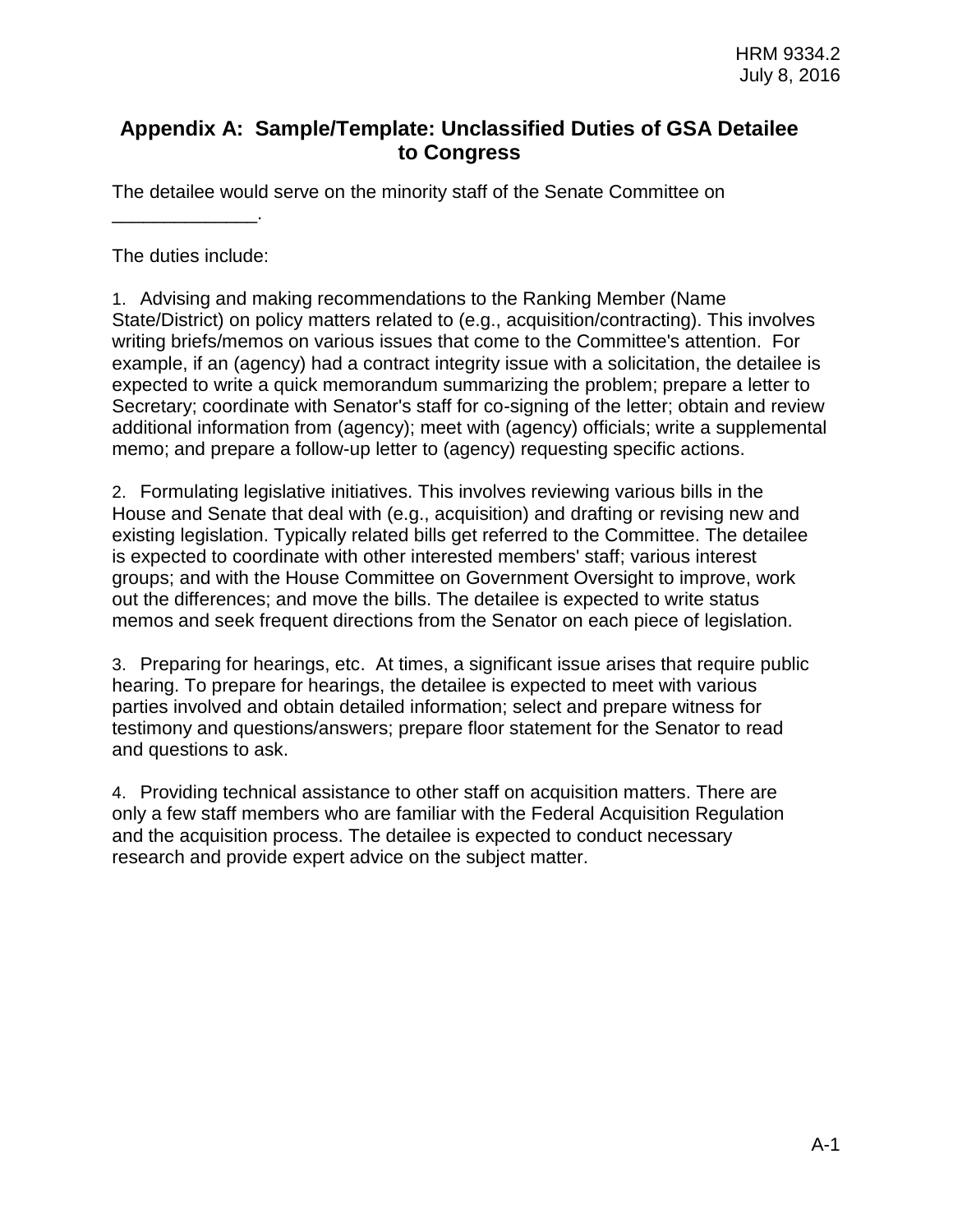# **Appendix B Sample: Supervisor's Consent Form for Employee Participation in Detail to Congressional Staff Office or Committee**

I, (*supervisor's name*), hereby acknowledge my approval and support for (*employee's name*) to perform the detail assignment described below.

Location of Assignment: (Insert Congressional Staff Office or Committee) Address:

(Insert Address)

Duration of Detail: From: ( Date )To: ( Date )

Print Supervisor's Name and Title Supervisor's Signature and Date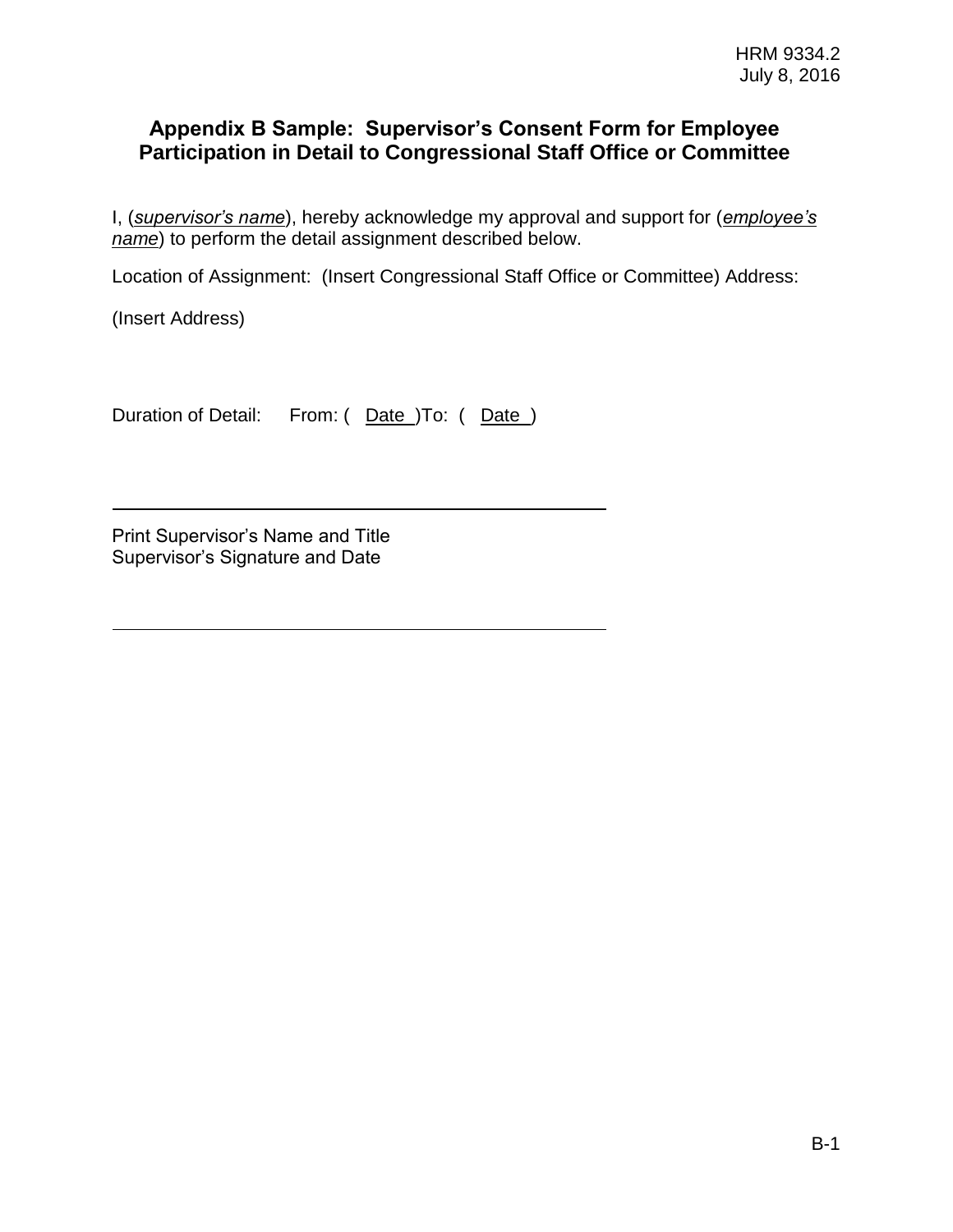# **Appendix C Sample: Approval of Request for Detail to Congressional Committee or Staff Office**

The Honorable J.Q. Smith Member, United States House of Representatives Washington, DC 20515

Dear Congressman Smith:

This letter authorizes the non-reimbursable/reimbursable detail of (employee name, title, organization). U.S. General Services Administration (GSA), to the (name of committee or Staff Office) from (date) through (date). It is the established policy of GSA to limit such details to one year.

I understand that the purpose of the detail is to assist the Committee or Staff Office, in . (GSA employee) will assist this effort by ,\_\_\_, and .

I am pleased to accommodate your request for (GSA employee's) detail. If an extension is required or if you need further assistance, please contact (GSA POC name, title, office/organization) at (xxx) xxx-xxxx. Extension requests should be submitted as soon as the requirement is identified, and must be received no later than thirty days prior to the end of the initial detail.

Sincerely, First and Last Name Title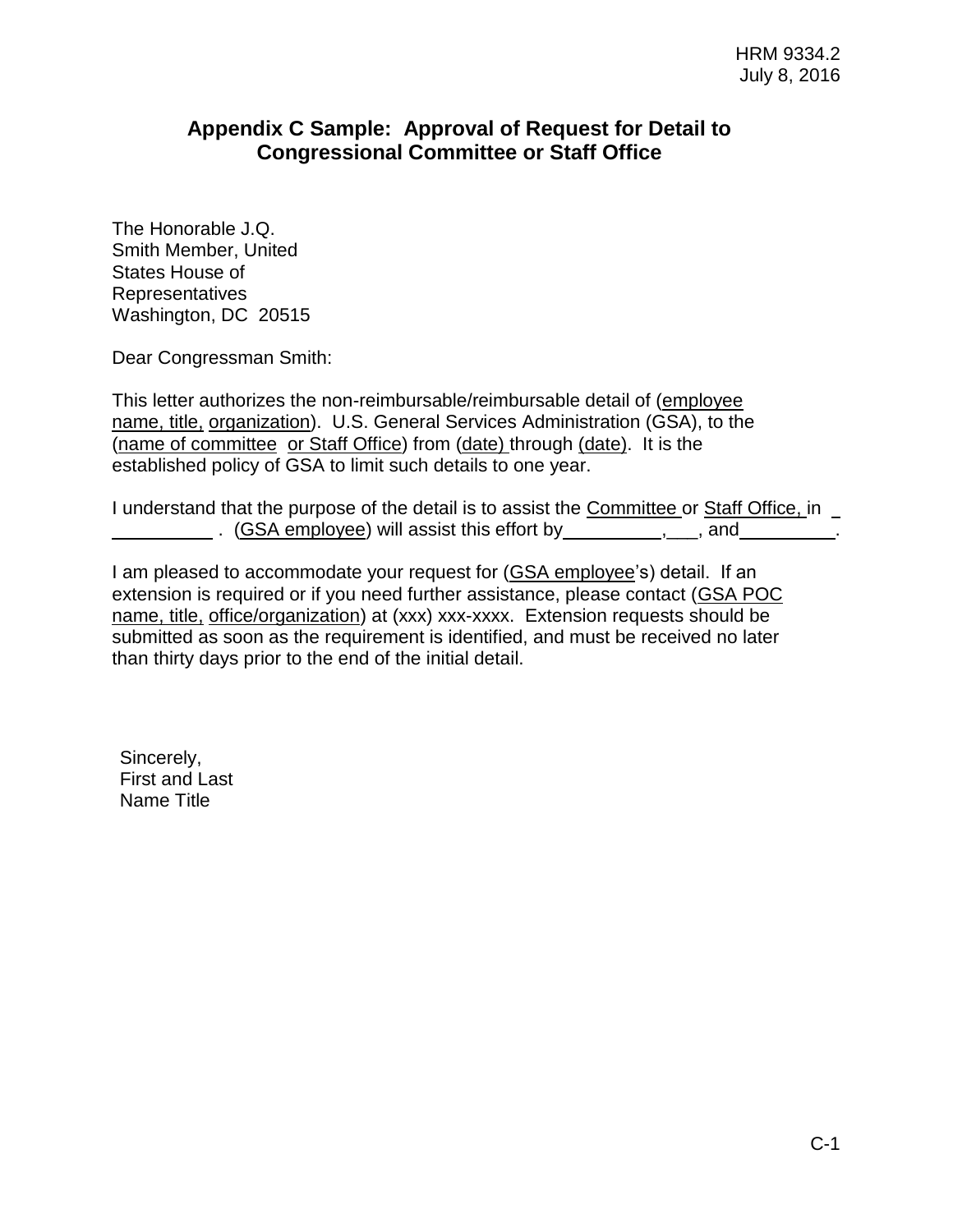# **Appendix D Sample: Memorandum of Understanding Detail Assignment FOR GSA Employee to Federal Agency or Congressional Staff Office or Committee**

This Memorandum of Understanding (MOU) is entered into between the U. S. General Services Administration (GSA), Office of, and the Federal Agency/Congressional Staff Office/Committee to provide for the detail assignment of (*employee's name*) from (*date*) to (*date*). The authority for this detail is found in Title 3, United States Code (U.S.C.), § 112. *INSERT authority to allow details of employee of Federal agencies to staff offices or committees of Congress or Senate are provided in 2 U.S.C. § 72a and Senate Rule 41, and the Economy Act,31 U.S.C. § 1535.*

*(INSERT OCFO Funding codes, if applicable)*

==================================================================

*The items listed below must be addressed in the MOU. They can be discussed as obligations of each party to the agreement, e.g., "GSA will continue to pay the employee's salary and benefits": "XYZ Agency or Congressional Committee will reimburse GSA for costs incurred."*

1. The assignment of (*GSA's employee's name*) is concurred by the (*XYZ Agency/Congressional committee/Staff Office)* to (*here insert a description of the project(s)/work assignment(s) to be accomplished, how performance of assigned duties how those objectives will be achieved during the specified time frame.)*

2. *INSERT the specific location of the assignment (XYZ Agency or Congressional committed/Staff Office and address).*

3. *INSERT the duration of the assignment (From/To).*

4. *INSERT the name and title of the person who will supervise the participating employee while on detail.*

5. The employee who is detailed remains an employee of GSA. GSA will continue to pay the salary and benefits of the employee for the duration of the detail assignment. *If a reimbursable detail, at the end of the detail, GSA will be reimbursed by the other Federal agency or congressional committee or staff office for salary and benefits.*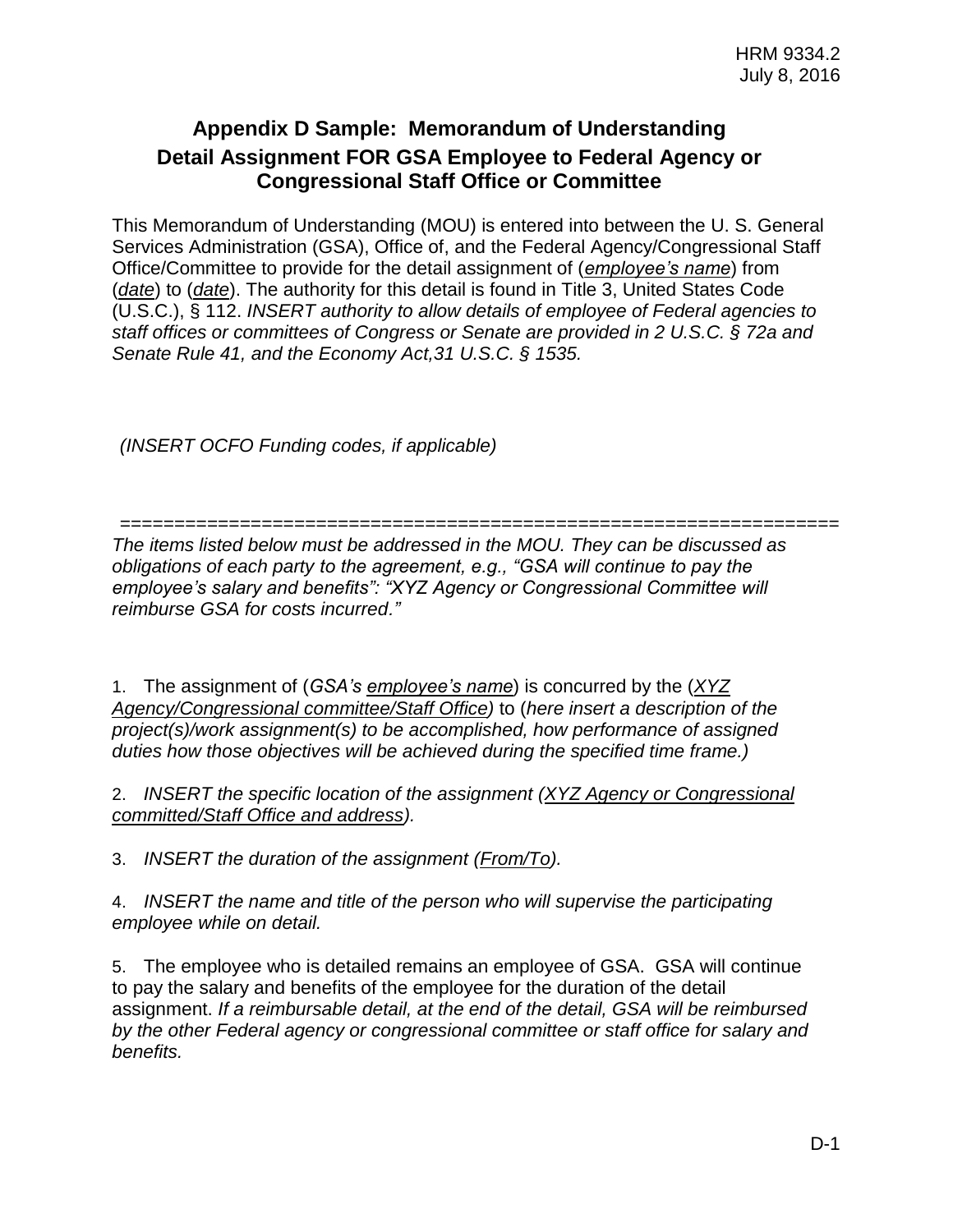6. *INSERT the arrangement for payment of travel, per diem, and other related expenses for temporary duty travel that may occur during the assignment.*

7. *INSERT the arrangement for requesting and approving annual and sick leave and requirements for notification of the Congressional/committee supervisor and GSA supervisor.*

8. *INSERT the arrangement and requirements for recording and reporting regular time and attendance, and the name(s) of the person responsible for recording and reporting time and attendance in both organizations. Include and identify who will authorize and approve overtime hours that may be required.*

The authority for this detail is found in Title 3, United States Code (U.S.C.), Part 112. *INSERT authority to allow details of employee of Federal agencies to staff offices or committees of Congress or Senate are provided in 2 U.S.C. Part 72a and Senate Rule 41, and the Economy Act,31 U.S.C. Part 1535.*

9. *INSERT the arrangement for various contingencies such as termination or extension of the assignment.*

*10. INSERT the arrangement to provide for an interim assessment of the participating employee's work and to provide an evaluation of the detail assignment.*

11. The gaining organization agrees to provide office space, equipment and administrative support for the detailee.

12. Printed name and title; signature and date of the following individuals (delete or add more as appropriate):

**Detailed Employee**:

Printed Name and Title

Signature and Date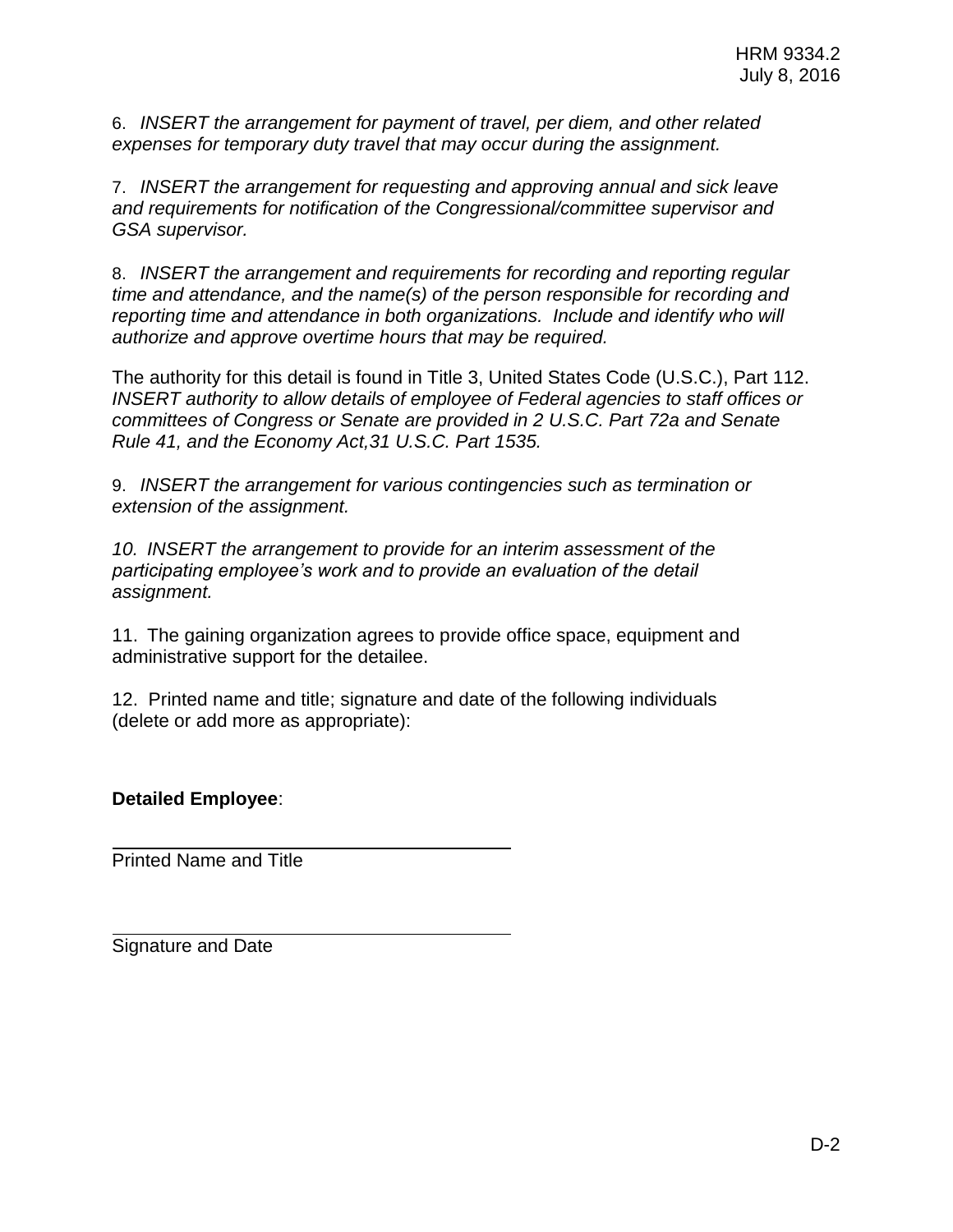**GSA Representative #1** (Immediate Supervisor):

Printed Name and Title

Signature and Date

**GSA Representative #2** (Approving Official):

Printed Name and Title

Signature and Date

**Other agency Representative #1** (Immediate Supervisor):

Printed Name and Title

Signature and Date

**Other agency Representative #2** (Approving Official):

Printed Name and Title

Signature and Date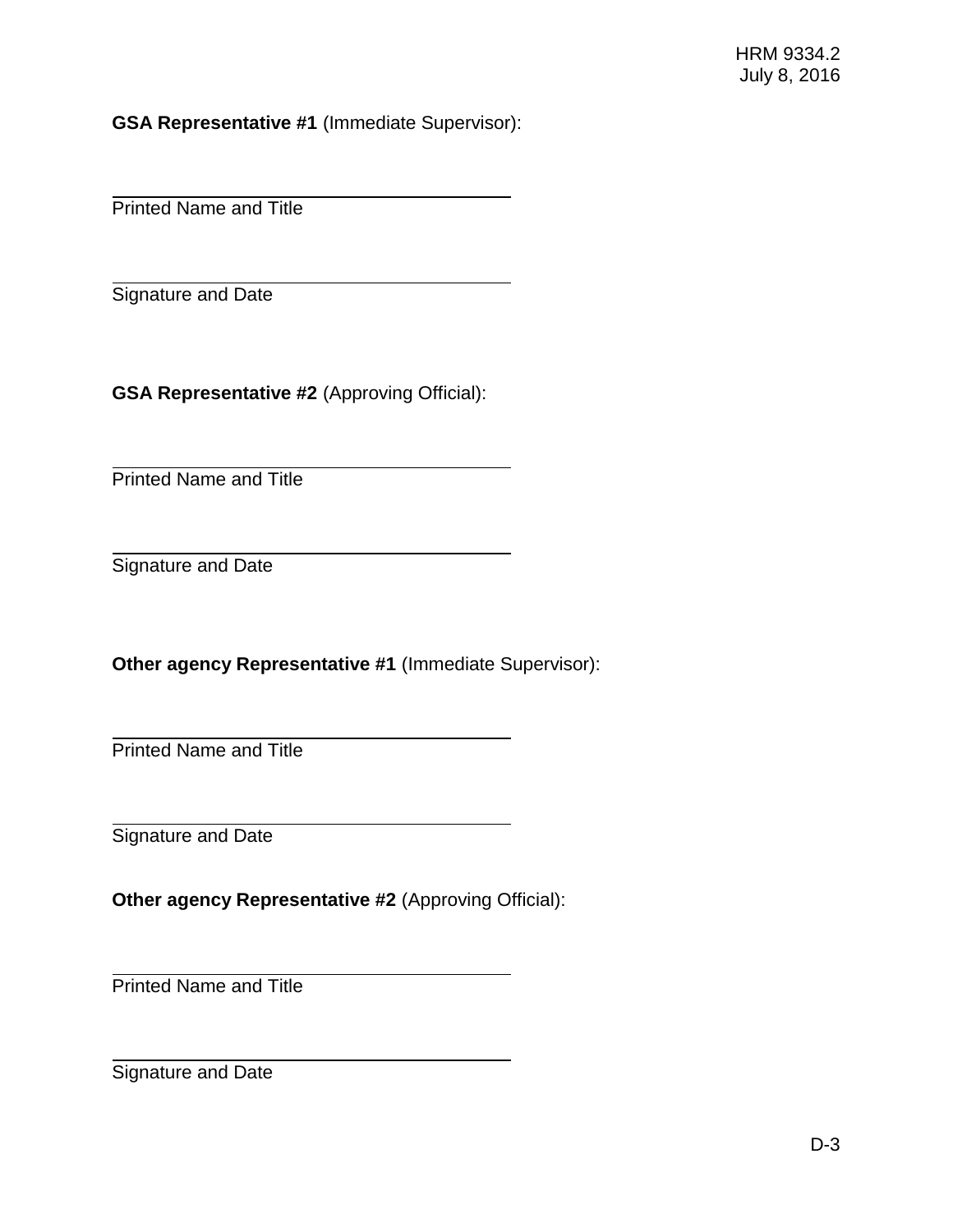# **Appendix E Sample: Notice of Congressional Detail Opportunity**

# **BACKGROUND.**

The Office of Human Resources announces the opportunity for a one-year detail to the (Congressional Committee/Congressional Staff Office).

This opportunity is being offered to GSA employees in (organizations) in the Washington, DC metropolitan area.

# **APPLICANT CRITERIA.**

The most desirable candidate will (insert qualifications desired, e.g.: hold a position of GS-12 or GS-13 in the acquisition field, with at least 8 - 12 years of contracting and acquisition experience that includes Federal Acquisition Regulation (FAR) operational experience, and possess a FAC-C Level III Certification. Consideration will also be given to applicants at the GS-11 and GS-14 grade levels who meet the defined criteria.)

### **RESPONSIBILITIES INCLUDE, BUT ARE NOT LIMITED TO THE FOLLOWING**:

(Insert responsibilities, e.g.:

 $\Box$  Advising and making recommendations on acquisition/procurement policy to the Committee Ranking Member

- $\Box$  Formulating and reviewing acquisition/procurement legislative initiatives
- $\Box$  Assisting with the preparations for Congressional hearings

□ Providing technical assistance to other Congressional staff on acquisition and procurement-related issues.)

# **BENEFITS.**

(Insert benefits, e.g.:)

- $\Box$  Opportunity to be exposed to the Congress and the legislative environment
- □ Learn how congressional policies are made
- $\Box$  Opportunity to submit draft legislation
- □ Direct line to the Committee and ability to influence GSA's interest
- □ Keep GSA apprised of acquisition-related issues